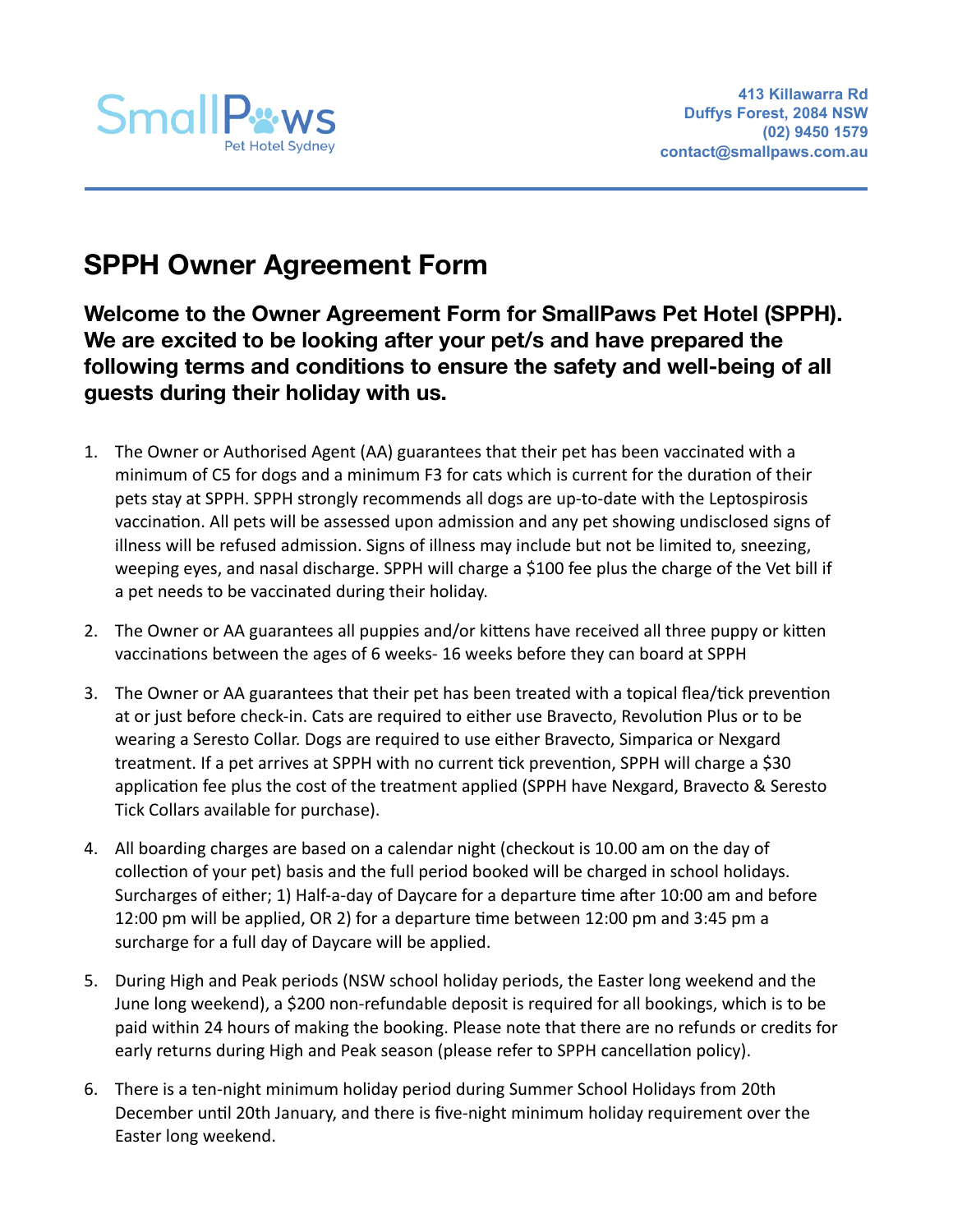- 7. All bookings between the 20<sup>th</sup> December December 20<sup>th</sup> inclusive, must pay the remaining holiday balance in full by the  $1<sup>st</sup>$  of November to secure your booking (this is in addition to the \$200 deposit which is to be paid within 24 hours of making the booking). Please also refer to SPPH Summer School Holiday cancellation policy.
- 8. **Check-in time** (**BY APPOINMENT ONLY**) Monday Friday 7.30 am 2.30 pm, and on Saturday between 7.30 am – 12:00 pm only.
- 9. **Check out time (BY APPOINTMENT ONLY)** Monday Saturday 7.30 am 10.00 am (no additional charge for that day), Monday – Saturday 10.00 am – 12:00 pm (half a day of daycare will be applied), Monday – Saturday 12:00 pm - 3.45pm (full day of daycare will be applied), \*Sunday **(BY APPOINTMENT ONLY)** 9.00am-9.30am only - no charge for that day \*by prior arrangement only.
- 10. Check in appointment time must be made at least 48 hours prior to drop off (or by 3:45 pm on Saturday if your pets arrival day is the following Monday).
- 11. The office is closed on Sundays and Public Holidays.
- 12. The Owner agrees to pay all known costs and charges no later than your pets check-out date, apart from Summer Holidays when pre-payment must be made by the 1st of November.
- 13. If the Owner or AA fails to collect their pet and pay any outstanding charges within 14 days of the agreed pickup date, then SPPH has the right to sell or give away your pet in their absolute discretion.
- 14. The Owner agrees to notify SPPH in writing about any vet treatment received six months before boarding.
- 15. The Owner agrees to pay all veterinarian costs and charges incurred for the treatment of your pets stay at SPPH. Where possible you will be contacted before any treatment being administered. You authorize SPPH to provide personal information relating to you and your pet to be given to or received from a Veterinarian to treat your pet. The decision of SPPH's Manager and/or a licensed Veterinarian in relation to the treatment of your pet shall be final and conclusive.
- 16. SPPH, its employees and agents are not responsible for the loss or destruction of your pet's personal items including but not limited to - toys, bedding, containers, and collars.
- 17. SPPH, its employees and agents are not responsible for any ill health, damage or death of your pet which may occur to your pet during its stay at SPPH.
- 18. The owner or AA will notify SPPH at first point of enquiry if their pet has ever had behavioural issues such as anxiety, excessive barking problems, jumping/ climbing fences, digging or any issues with aggression towards people and other animals.
- 19. SPPH reserves the right to refuse entry/accepting an animal if the animal shows any sign of aggression towards humans and/or other animals. Or shows signs of trying to climb and/or jump and/or dig under SPPH fences/gates during their stay.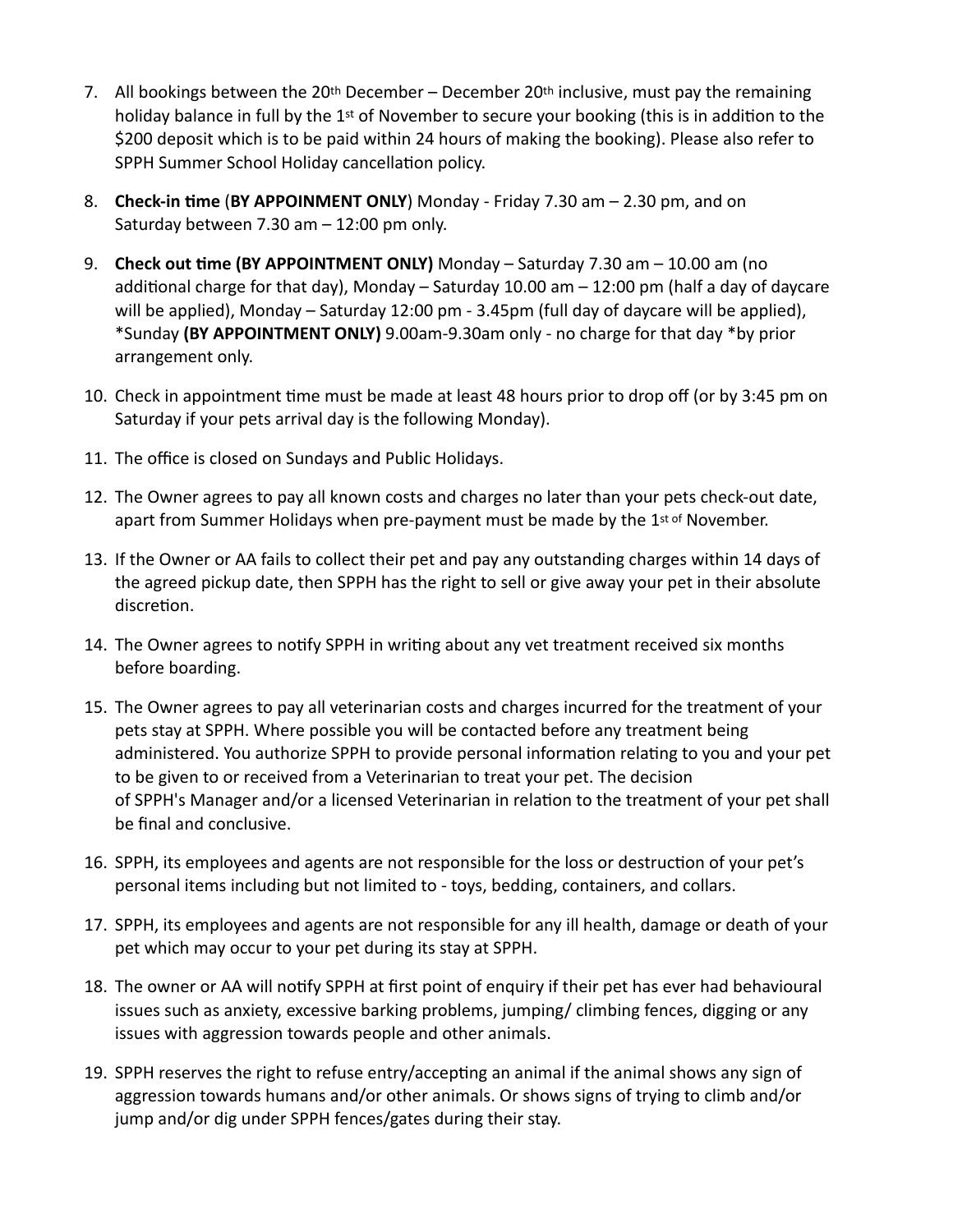- 20. SPPH reserves the right to limit outdoor playtime and socialization if any behavioural issues arise during your pets stay, including but not limited to excessively barking, trying to jump and/ or climb SPPH fences and/or gates.
- 21. SPPH reserves the right to refuse entry to any dog that is not considered a toy or small dog breed and/or weighs over 10kg.
- 22. SPPH reserves the right to refuse entry to any cat that is FIV positive or that has been previously diagnosed with Cat Flu during their lifespan, as this can be a life-long viral disease.
- 23. SPPH reserves the right to refuse entry/accepting a pet if the Owner or AA is aggressive, intimidating, or threatening SPPH staff.
- 24. The owner agrees to allow SPPH to take and use pictures of your pet while in the care of SPPH for the purposes of record keeping and marketing.
- 25. The Owner or AA agrees to provide SPPH with an emergency contact person/phone number who will return any call and/or email when one is made by SPPH within 4 hours when your pet is staying at SPPH.
- 26. SPPH cannot guarantee that your pet won't go home with some extra 'play' knots! It is strongly recommended to purchase regular brush sessions if your pet is medium – long haired.
- 27. All cat guests MUST arrive in their own secure cat carrier cage to ensure that SPPH employees can safely transport cat guests to and from the SPPH cattery. SPPH will retain the guest cat carrier onsite until the cat's collection. SPPH Reception staff reserve the right to refuse entry to any cat guest that does not arrive in a secure cat carrier cage.

# **MEDICAL INFORMATION**

We strive to take the very best care of your pets. We ask for your assistance in notifying SPPH of any illness or injury suffered by your pet, including but not limited to HIV, Kidney disease, liver disease, Cat and Canine Flu, allergies, special dietary requirements, etc. Some pets, particularly cats are at higher risk of losing weight, and due to stress, not eating the same amount of food as at home.

SPPH can administer medications (excluding injections) between the hours of 7.30 am to 4.00 pm only, Monday – Sunday. If your pet is on twice daily medication, the Owner or AA must confirm with their pets Veterinarian that their pets' medications are able to be done within these times.

If your pet is on oral medications, SPPH staff must be able to administer these medications without being harmed by the animal. If your pet harms a staff member, SPPH reserves the right to transport your pet to the pets Veterinarian or Emergency Contact (if address supplied) for the remainder of the pets stay at the owner or AAs expense.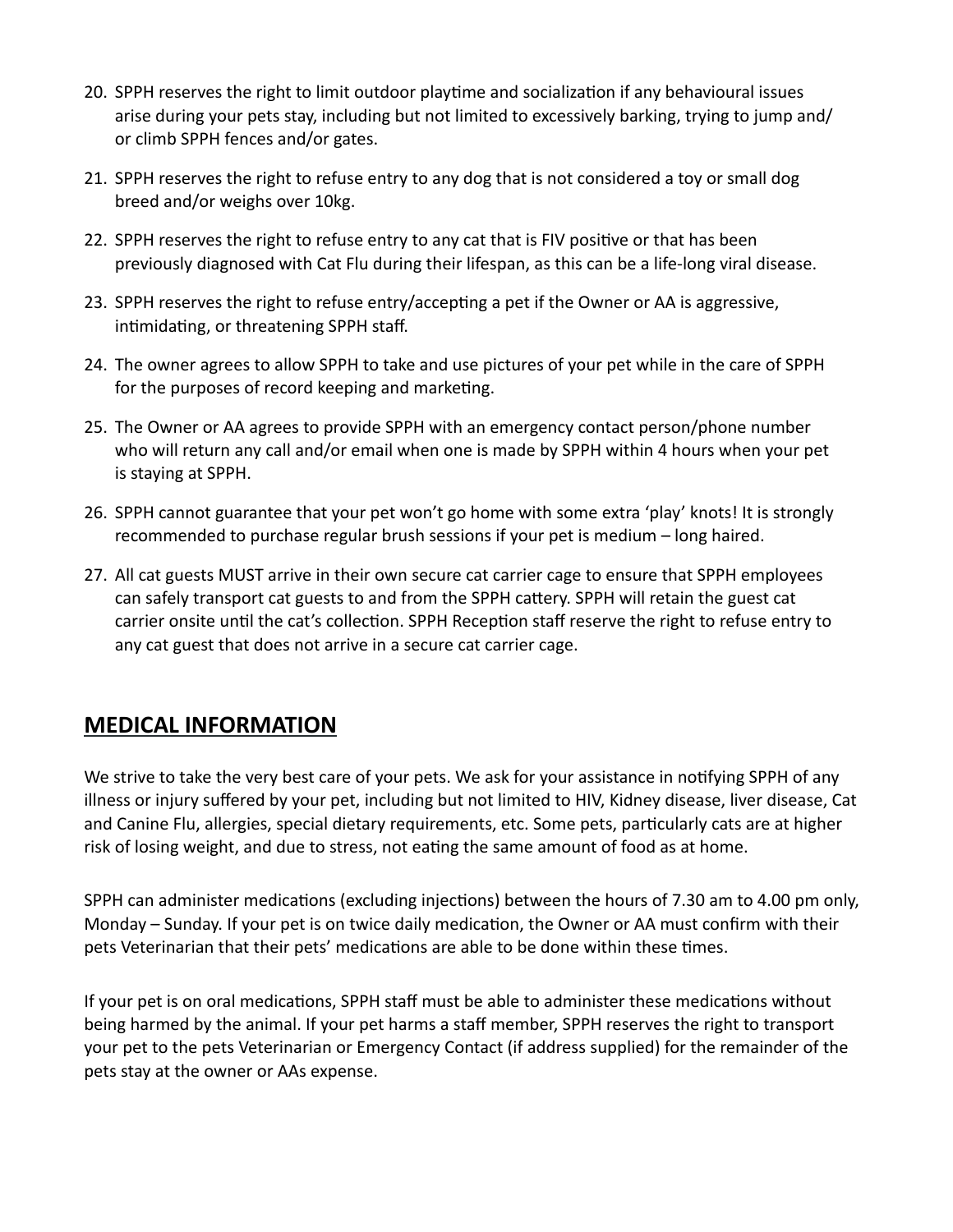In the unlikely event that your pet will require veterinary attention, I (Owner of the pet/s) consent to SPPH to transport my pet to Terrey Hills Veterinary Clinic, or after hours to Northside Emergency Veterinary Service at Mona Vale Rd, Terrey Hills. I (Owner of the pet/s) consent a Maximum Vet Limit of \$300 being spent on Veterinary care until I (Owner of the pet/s) can be contacted. I understand that I can modify this limit via my Customer Portal, Modify Pet page.

# **SMALLPAWS PET HOTEL CANCELLATION POLICY**

## **Low Season Cancellation Policy for Pre-Paid Bookings**

Cancellation of any pre-paid bookings (excluding School/Summer Holidays & Easter Long Weekend) occur a \$50 cancellation administration fee if a refund is required. Pre-paid bookings may opt to retain as a credit with no administration fee. Credit is only valid for 12 months from the date of your booking.

# **School Holidays (excluding Summer Holidays) / Easter Long Weekend / June long weekend Deposit Cancellation Policy**

To secure your booking over school holiday periods and for the Easter long weekend (relevant to any booking that falls between the Thursday until the Monday inclusive) and the June long weekend (Friday to Monday inclusive), a \$200 deposit is required to be paid via a Bank Transfer or Credit Card within 24 hours of making a booking. Once a Deposit is paid there will be no refund if a booking is cancelled or changed unless the Australian Federal Government introduces domestic and international travel restrictions as a direct consequence of Covid-19. If such restrictions are introduced monies will be retained and a \$200 credit will be issued. The credit is valid for a 12-month period from the issued date.

## **Summer School Holiday Deposit Cancellation Policy**

To secure your booking for the Summer Holidays (relevant to any booking that falls between the 20th December until the 20th January), a \$200 deposit is required to be paid via a Bank Transfer or Credit Card within 24 hours of making a booking. Once a deposit is paid there will be no refund if a booking is cancelled or changed unless the Australian Federal Government introduces domestic and international travel restrictions as a direct consequence of Covid-19. If such restrictions are introduced monies will be retained and a \$200 credit will be issued. The credit is valid for a 12-month period from the issued date.

## **Summer School Holiday Full Payment Cancellation Policy**

Full payment of a Summer Holiday booking (relevant to any booking that falls between the 20th December until the 20th January), must be made by **1st November.** Once full payment has been made there will be no refund or credits issued if the booking is cancelled or changed unless the Australian Federal Government introduces domestic and international travel restrictions as a direct